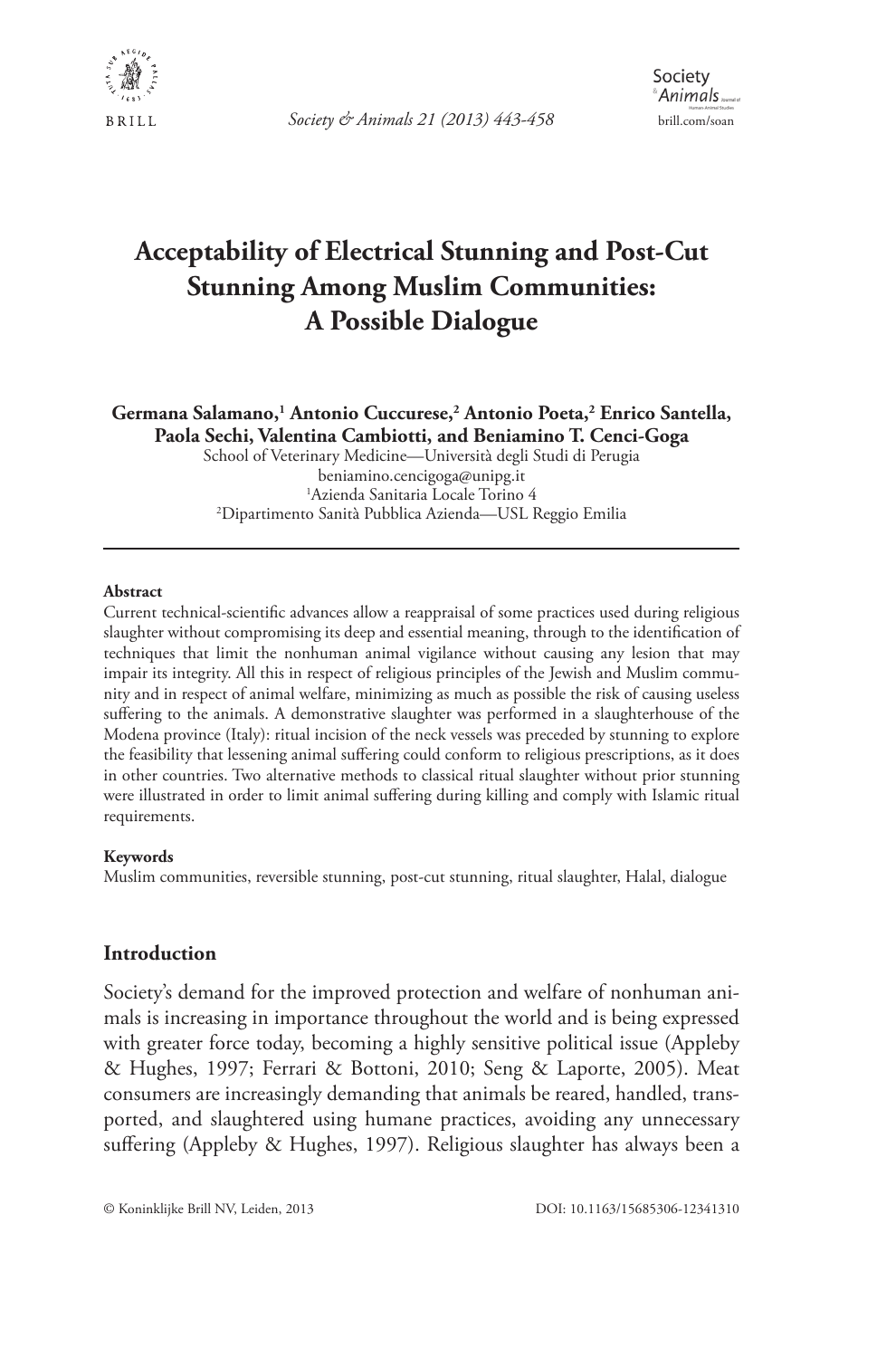controversial and emotive subject: animal welfare considerations, human rights, freedom of religion, consumer rights, and market power are some of the issues involved (Evans, Eser, & Terragni, 2010).

Although legislation in European countries and other countries requires an animal to be rendered unconscious before he or she is slaughtered (preslaughter stunning), many countries have specific rules regarding religious slaughter and state that the legal requirement for stunning does not apply to the slaughter of animals by the Muslim and Jewish methods. Other countries such as Sweden, Denmark, Norway, and Switzerland do not grant the exceptions from stunning for halal and kosher slaughter; nevertheless, some religious authorities accept conventional stunning as being halal as long as the heart of the animal is still beating during sticking and bleeding (Berg & Jakobsson, 2007; Grandin, 2010).

New Zealand (the largest exporter of halal-slaughtered sheep meat and an important exporter of halal-slaughtered beef) supported research in the late 1970s to develop slaughter and stunning techniques that would meet both Muslim requirements and animal welfare concerns (Bergeaud-Blackler, 2007; Bonne & Verbeke, 2008). Religious slaughter has been performed in Europe for centuries alongside with conventional slaughter involving pre-slaughter stunning, and the objections to this practice from the welfare standpoint started in the nineteenth century (Evans et al., 2010). The debate about religious slaughter received particular attention in recent decades and has intensified with the concomitant increase in Muslim population in European countries (some European cities have a Muslim population of 10% or more), growing demand for ritually slaughtered meat, meat exports into the Middle and Far East and also consumer concerns and demands in both secular and Muslim groups (Anil & Lambooij, 2009; Bonne & Verbeke, 2008).

Muslims wish to observe dietary prescriptions for animal meat: the halal dietary laws determine which foods are "lawful" or permitted for Muslims. These laws are found in the Qur'an and the Sunnah, the practice of the prophet Muhammad, as recorded in the books of Hadith (the Traditions). Islamic law is referred to as Shari'ah and has been interpreted by Muslim scholars over the years. The basic principles of the Islamic laws remain definite and unaltered; however, their interpretation and application may change according to time, place, and circumstances (Regenstein, Chaudry, & Regenstein, 2003). Elaborate and detailed rules involving religious slaughter aim to rapidly induce unconsciousness and to avoid painful sensations until death occurs. In a similar manner, the best possible protection of animals at the time of killing is exactly the same goal for the occidental society, with the difference being that their method of slaughtering is completely secularized.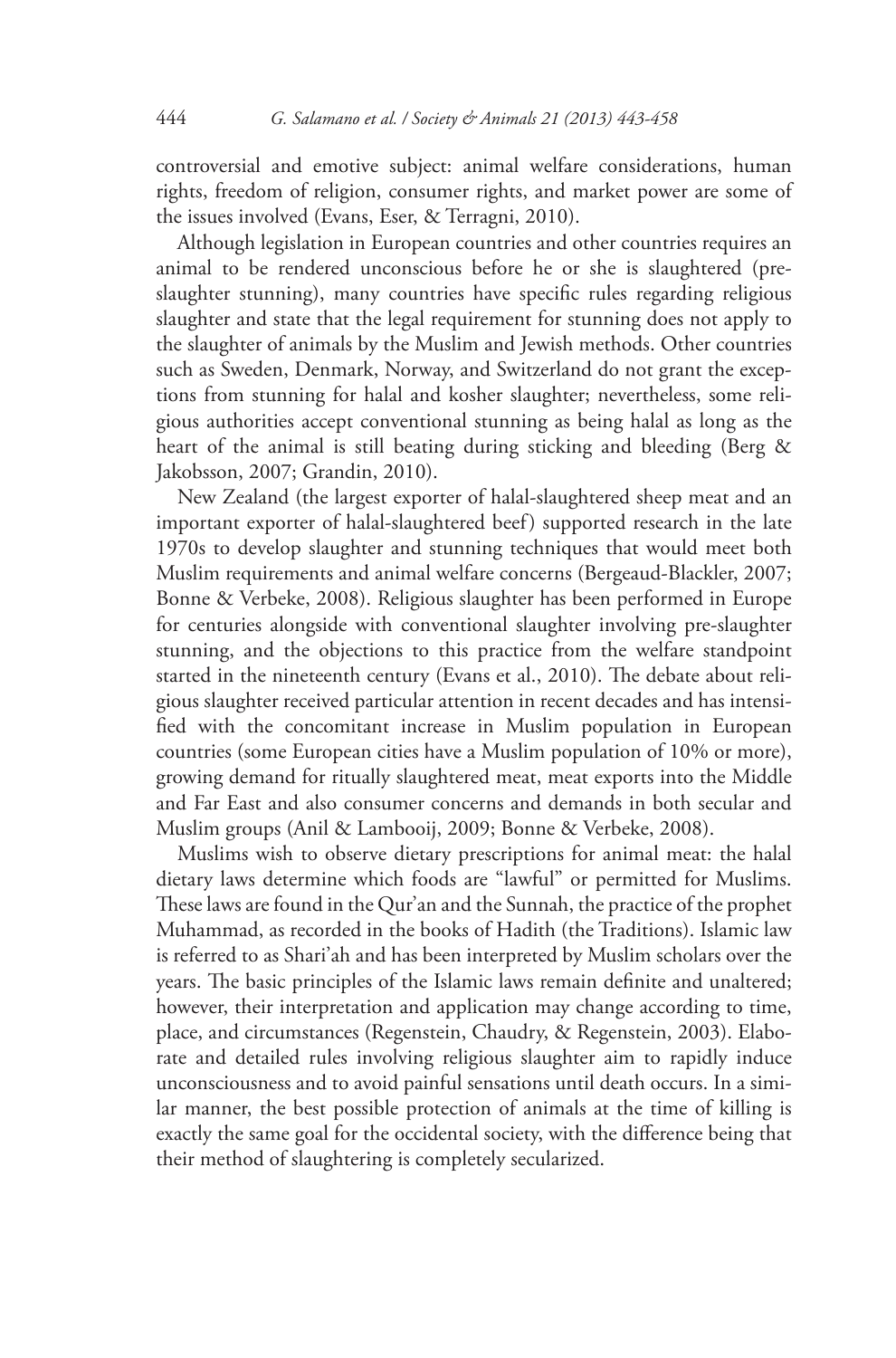The sense of guilt following the act of killing any living being and offering an animal to the divinity to legitimize meat consumption is common in numerous cultures and religions. Slaughtering as a sacred ritual reduces feelings of guilt when killing an animal (Comitato Nazionale per la Bioetica. Macellazioni Rituali e Sofferenza Animale, 2005). Stunning was developed only in the late nineteenth century and was originally performed as a method of animal immobilization to allow easier and safer manipulation of the animal (especially for human handling of large animals) for efficient cutting of the blood vessels in the neck. In recent years, stunning has been viewed primarily from an animal welfare perspective as a means to minimize the pain and suffering associated with slaughter (Fletcher, 1999; Raj, 2006).

Religious slaughter methods date back more than 3,000 years. At that time, slaughter was performed under the most advanced rules from hygienicsanitary and animal protection points of view. Indeed, healthier meats were obtained by a fast and complete bleeding. While great emphasis was placed on the sharpness of knife, the sticking method, and the special training of the slaughter man (illustrating how attention was paid to ensuring that animals were killed as efficiently as possible and giving them rapid deaths without unnecessarily suffering), animals were not considered to be sentient beings like they are today.

The major welfare issues during slaughter without stunning include the stress of handling and restraint prior to religious slaughter (Dunn, 1990; Grandin & Regenstein, 1994); whether the neck incision is painful during the cut and/or immediately afterward (Gibson, Johnson, Murrell, Chambers, et al., 2009; Gibson, Johnson, Murrell, Hulls, et al., 2009; Gibson et al., 2009a; Gibson et al., 2009b); and whether sensibility and consciousness were lost quickly enough following sticking (Anil, McKinstry, Gregory, Wotton, & Symonds, 1995; Anil, McKinstry, Wotton, & Gregory, 1995; Daly, Kallweit, & Ellendorf, 1998; Grandin & Regenstein, 1994; Rosen, 2004).

Perception of pain at sticking has been the subject of controversial debate within the scientific community. Based on scientific studies in this field, most researchers believe that properly done captive bolt and electrical stunning induce instantaneous insensibility (Gregory, 1998) and that slaughtering after animal stunning causes less pain than slaughtering with no previous stunning (Gibson et al., 2009b), while a minority of authors do not agree (Levinger, 1995; Rosen, 2004).

The Council Directive 74/577/EEC (1974) introduced the concept of stunning, defined as "a process effected by a mechanically operated instrument, electricity, or gas anesthesia without adverse effects on the condition of the meat or the offal, which when applied to an animal puts it into a state of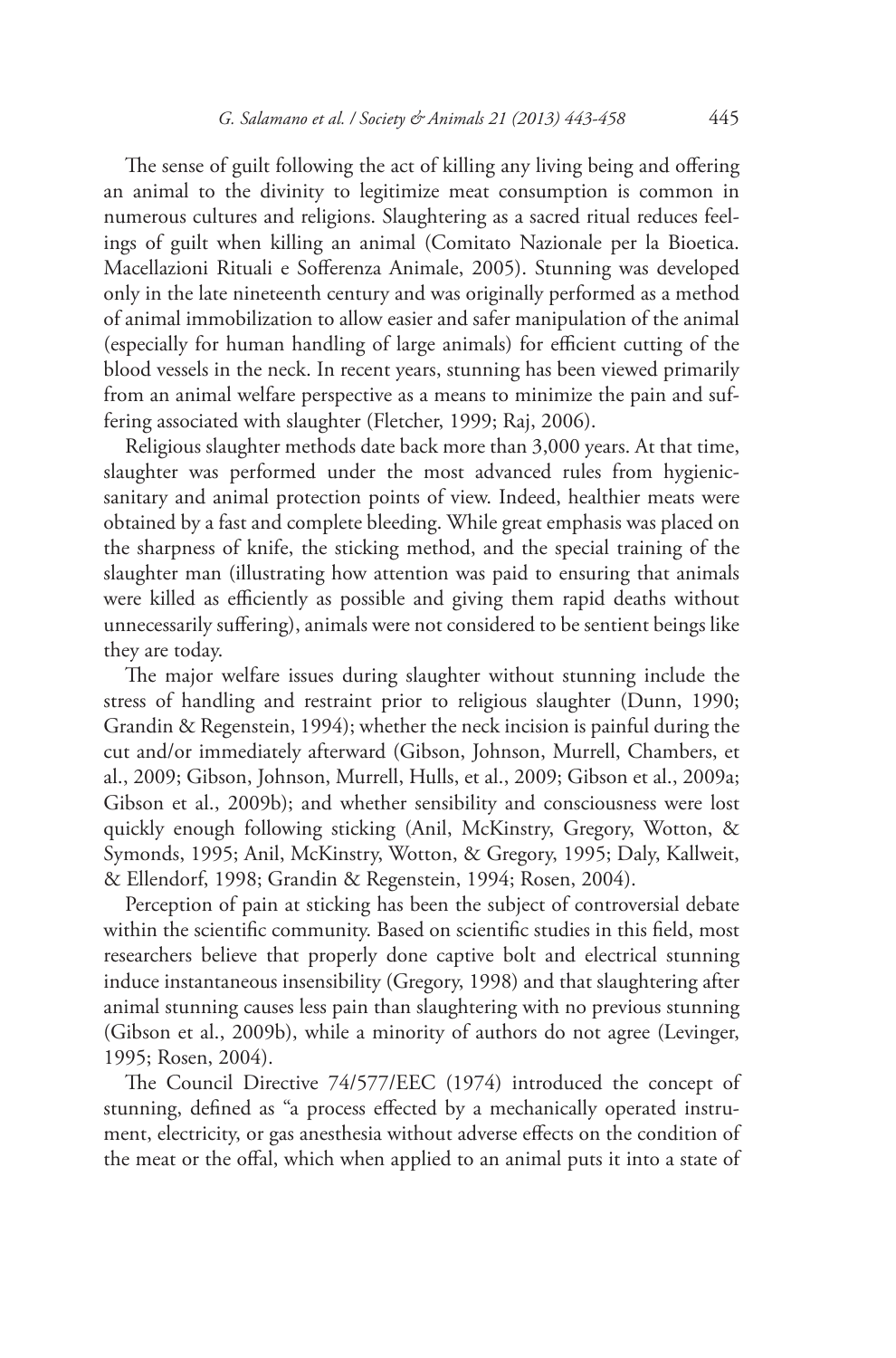insensibility which lasts until it is slaughtered, thus sparing it in any event all needless suffering" (pp. 0010-0011). The European legislation is based on this assumption, and this is why stunning is compulsory despite a number of exceptions including religious slaughtering. Most European countries, including Italy, allow religious slaughter without previous stunning (provided that a number of legal requirements are met); some countries forbid religious slaughter without previous stunning, and others allow religious slaughter without previous stunning but prescribe post-cut stunning (Ferrari & Bottoni, 2010).

Without making a value judgment, "Dialogue on Religious Slaughter Project" (www.dialrel.eu) concluded that neck cutting without stunning poses the highest risk for animal welfare because restraining for the cut and during bleeding imposes extra manipulation on the animal. Additionally, pain, suffering, and distress during the cut and during bleeding are highly likely. Although stunning methods involve risks to animal welfare that have to be managed, stunning prior to neck cutting represents the lowest risk for overall compromise of animal welfare (von Holleben et al., 2010).

Grandin (2006) stated that, compared to slaughter with stunning, to conduct slaughter without stunning with an adequate level of welfare requires more skill and attention to the details of the procedure, and if the religious authority will accept stunning, stunning will usually improve animal welfare. The potential problem of sensibility during and after neck cutting could be minimized by the use of pre-slaughter electrical stunning, provided that this is correctly applied and is acceptable (Anil & Lambooij, 2009).

#### **Religious Slaughter**

The EU Council Regulation (EC) No 1099/2009 on the Protection of Animals at the Time of Killing, applied beginning in January 2013, replaces the Directive 93/119 and maintains the derogation from stunning animals prior to slaughter when prescribed by religious rites, leaving a certain level of subsidiarity to the Member States.

Stunning is defined as "any process which, when applied to an animal, causes immediate loss of consciousness which lasts until death" (EC Directive 93/119/EC, 1993, article 2, point 5). Therefore, stunning is a mandatory practice when slaughtering animals, and it must precede bleeding, performed by incision of at least one of the carotid arteries or the vessels from which they arise. According to European Union Council regulation (EC) No 1099/2009 (2009), permitted methods of stunning are: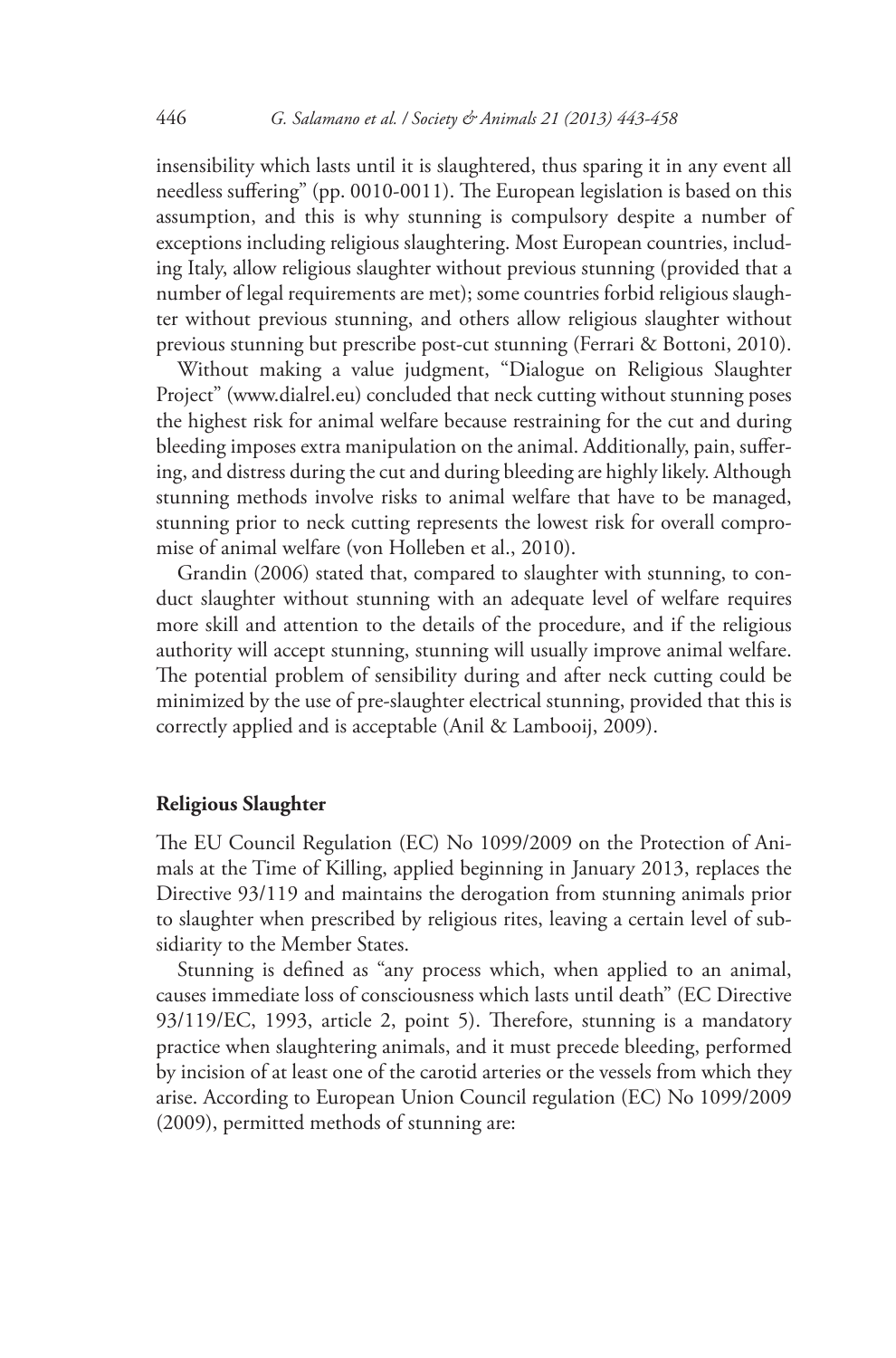- 1. penetrating captive bolt pistol;
- 2. non-penetrating captive bolt;
- 3. electronarcosis;
- 4. exposure to approved gas mixtures.

Muslim dhabiha and Jewish shechita are similar methods of slaughtering animals for food: animals must be alive and healthy at the time of slaughter and they must not have suffered any physical injury. Stunning has been opposed by those who believe that it leads to a reduction in the volume of blood that drains from the body after throat cutting and who are concerned that the stunning may kill the animal (Cenci-Goga, 2009; Cenci-Goga et al., 2010). As for the efficiency of bleed-out, research conducted on sheep and cattle shows that there is no significant difference in the rate of blood loss when the throat is cut with or without stunning (Anil et al., 2004; Anil et al., 2006).

The goal of stunning is to make the animal unconscious rather than to kill him or her; however, some methods (for instance electrical stunning methods where the electrodes span the heart as well as the brain) may induce cardiac arrest at the same time as loss of consciousness, and others, such as captive bolt, will lead to death at a later stage if the animals were not immediately bled.

Reversible electrical stunning does not injure the animal who is still alive when the throat is cut. Electrical currents applied on the head in sufficient quantity produce epilepsy (grand mal or seizure-like state), spreading across parts of the brain and stimulating other cells. This effect, characterized by rapid and extreme depolarization of the membrane potential and development of a synchronized electrical response, results in depression of electrical activity in pigs, sheep, and cattle that can be measured and observed on the recorded electroencephalogram (Anil & McKinstry, 1992; Lambooij, 1992). As human beings are known to become unconscious during epilepsy, the effect is also assumed to be similar in other mammals. Head-only electrical stunning, where the electrodes span the brain only, induces unconsciousness without stopping the heart from beating so that if the throat is not cut, the animal will recover completely from the stun. Moreover, correctly designed and applied percussion stunners do not cause skull damage (Anil & McKinstry, 1992; Cenci-Goga & Fermani, 2010; Cenci-Goga et al., 2010; Lambooij, 1992; Mellor, Gibson, & Johnson, 2009).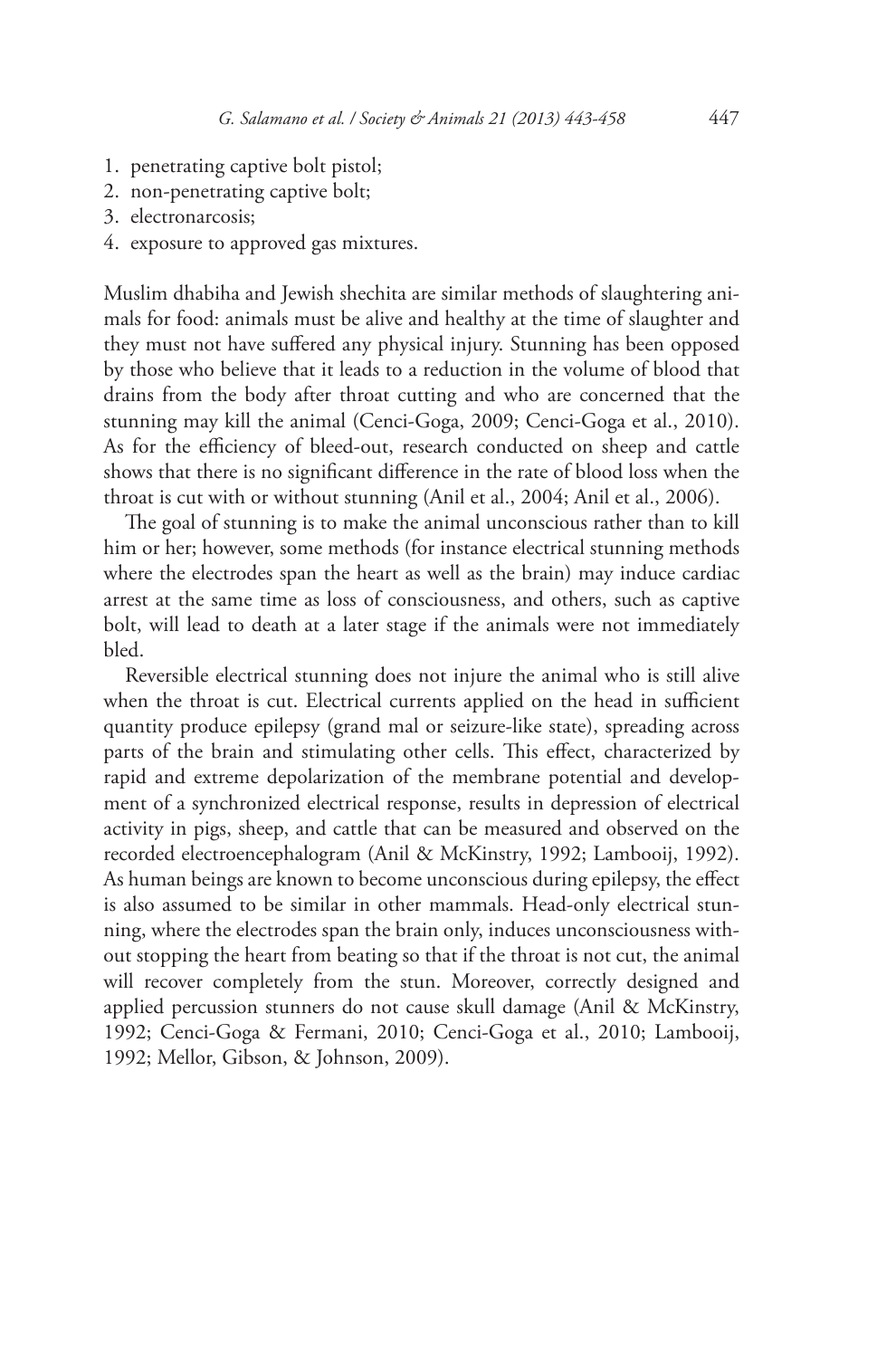#### **Is Derogation Acceptable?**

Although there are historical examples of the Jewish community accepting pre-slaughter stunning (Berg, 2005; Endelman, 2002), the Jewish community seems united in opposing pre-slaughter stunning, while the Muslim community is divided on the question whether stunning should be allowed before halal slaughter. For example, a survey about the percentages of animals stunned for halal and kosher meat in the United Kingdom showed that the vast majority of animals (including poultry) slaughtered for halal meat in the United Kingdom are now stunned. However, all poultry and the majority of mammals slaughtered for Kosher meat are not stunned, and those that are, only receive the stun after the throat has been cut (stunning post-cut), which is done to avoid a prolonged state of consciousness in the animal (Animal Welfare Review, 2003).

More recent data collected by the European Union Dialrel project shows that, of the United Kingdom abattoirs surveyed, 100% of the animals and birds slaughtered for the production of kosher meat were not stunned. For halal meat in the United Kingdom, no poultry were slaughtered without stunning, while 25% of cattle and 7% of sheep were slaughtered without prior stunning (Cenci-Goga & Fermani, 2010).

According to Riaz and Chaudry (2004), stunning is preferably not used since the animal must be alive at the time of slaying and must die as a consequence of bleeding rather than as a consequence of stunning. Aldeeb Abu-Sahlieh (2001), however, emphasizes that Islamic dietary laws forbid consumption of blood and dead animals but do not prohibit stunning. Furthermore, encouraging humane handling prior to and during slaughter, and stunning that does not kill the animal, could be accepted as means for reducing suffering and meet the religious prescriptions. Religious scholars have written several fatwas (legal opinion concerning Islamic laws) that confirm Aldeeb Abu-Sahlieh's position regarding stunning. For instance, in 1987, the Egyptian fatwa commission stated that stunning is permitted when it is used to reduce suffering during slaughter without causing the death of the animal (Bonne & Verbeke, 2008).

Some religious authorities accept the stunning prior to the neck cutting. For instance, in Malaysia, a country where most people are Muslims, stunning animals prior to slaughter is permitted in accordance with some requirements: for mechanical stunning, the skull of the animal should be checked for permanent injury. If the skull is found to have been penetrated or broken, the carcass should be identified as non-halal and should be separated from halal carcasses (Comitato Nazionale per la Bioetica. Macellazioni Rituali e Sofferenza Animale, 2005).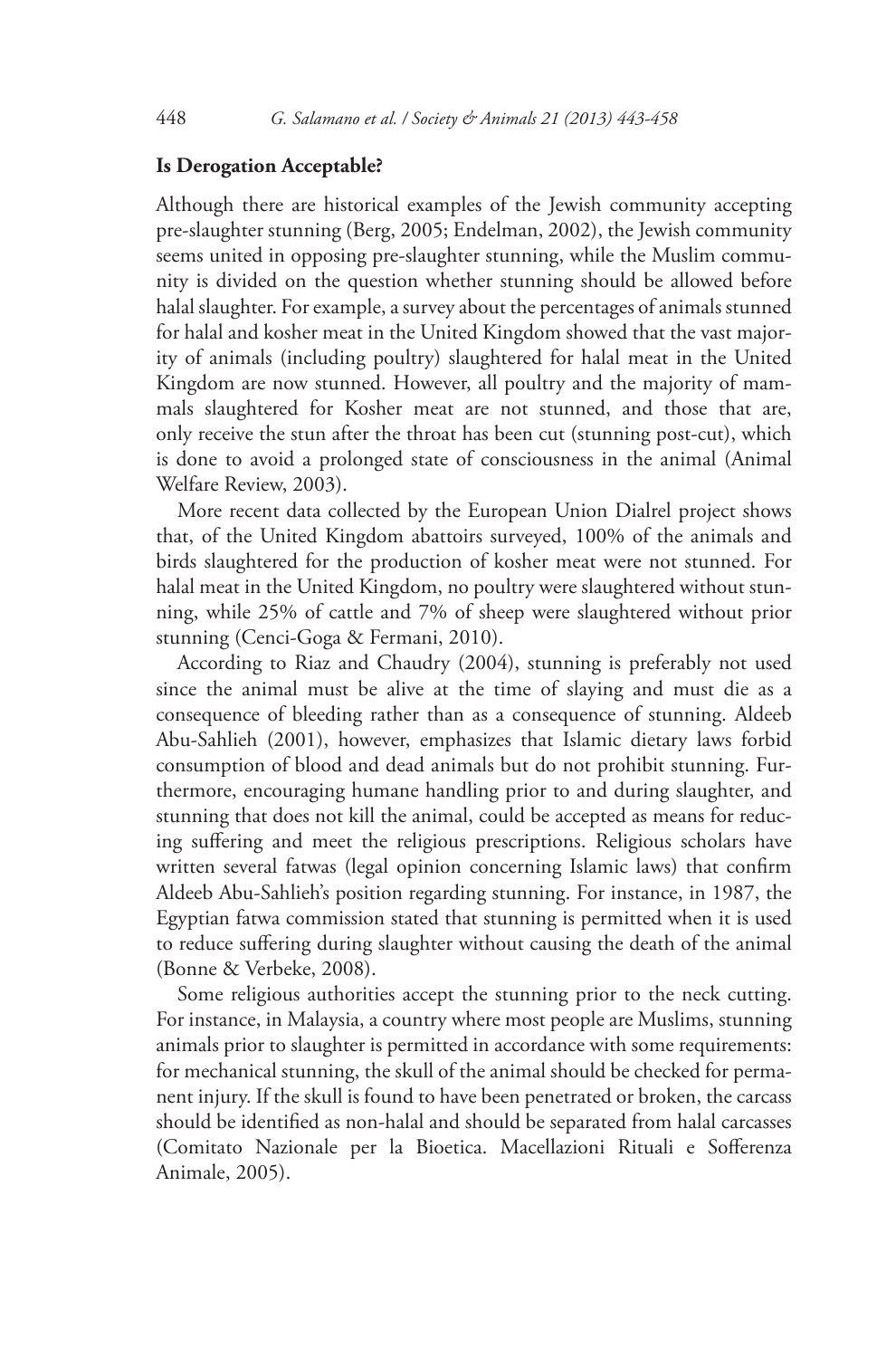In his book, *Animals in Islam*, the first Sunni Imam of the Shah Jehan Mosque in Woking (England) wrote that the modern apparatus and techniques of slaughter, including stunners, cause no impediment to the normal flow of blood, which is the most important hygienic requirement of the Islamic laws of slaughter. At the same time they, do mitigate the pain and grief of the animal, and in the spirit of the Islamic teachings, the use of such aids and techniques is not merely a matter of choice and preference but it is a moral imperative and religious obligation. Refusal to use them and not to spare the animal avoidable pain is, without doubt, a sin of omission (Al-Hafiz, 1989, pp. 88-90).

In 2004, Masood Khawaja, president of the Halal Food Authority, stated that stunning is acceptable as long as the animal is not dead prior to slaughter, all flowing blood has been drained, and a Muslim has done the ritual slaughter (Treatment of Animals. Islam and Animals, 2009).

#### **Dialogue with Muslim Community**

In an attempt to explore the acceptability of certain modifications to the procedure for halal slaughter and to stimulate the debate in the field of religious slaughter, we selected the Reggio Emilia province for several logistical and demographical reasons.

First, the Reggio Emilia Public Health Department (PHD) has implemented an action plan specifically addressed to the Muslim population living in Emilia Romagna Region (ERR), in collaboration with the ERR Veterinary Service and with National Centre for Animal Welfare. Two establishments authorized to perform ritual slaughter currently operate in the Reggio Emilia province, one in the Rio Saliceto municipality and the other in Correggio.

Second, a large proportion of people coming from non-European Union member countries and living in Italy belongs to the Muslim faith, currently the second most popular religion in Italy, which is a considerable number of immigrants and their descendants, second and third generation, born and raised in Italy (Caritas/Migrantes, 2009). The foreign population living in the Reggio Emilia province is quite substantial, amounting to 52,672 non-European Union citizens (10.1% of the total resident population) and 6,752 European Union citizens (1.3%; December 31, 2008). Reggio Emilia ranks as the second largest province of the ERR and the fourth largest Italian province—following Brescia, Prato, and Piacenza—for the proportion of foreign citizens in the resident population (Provincia Reggio Emilia—Osservatorio Sulla Popolazione Straniera, 2009).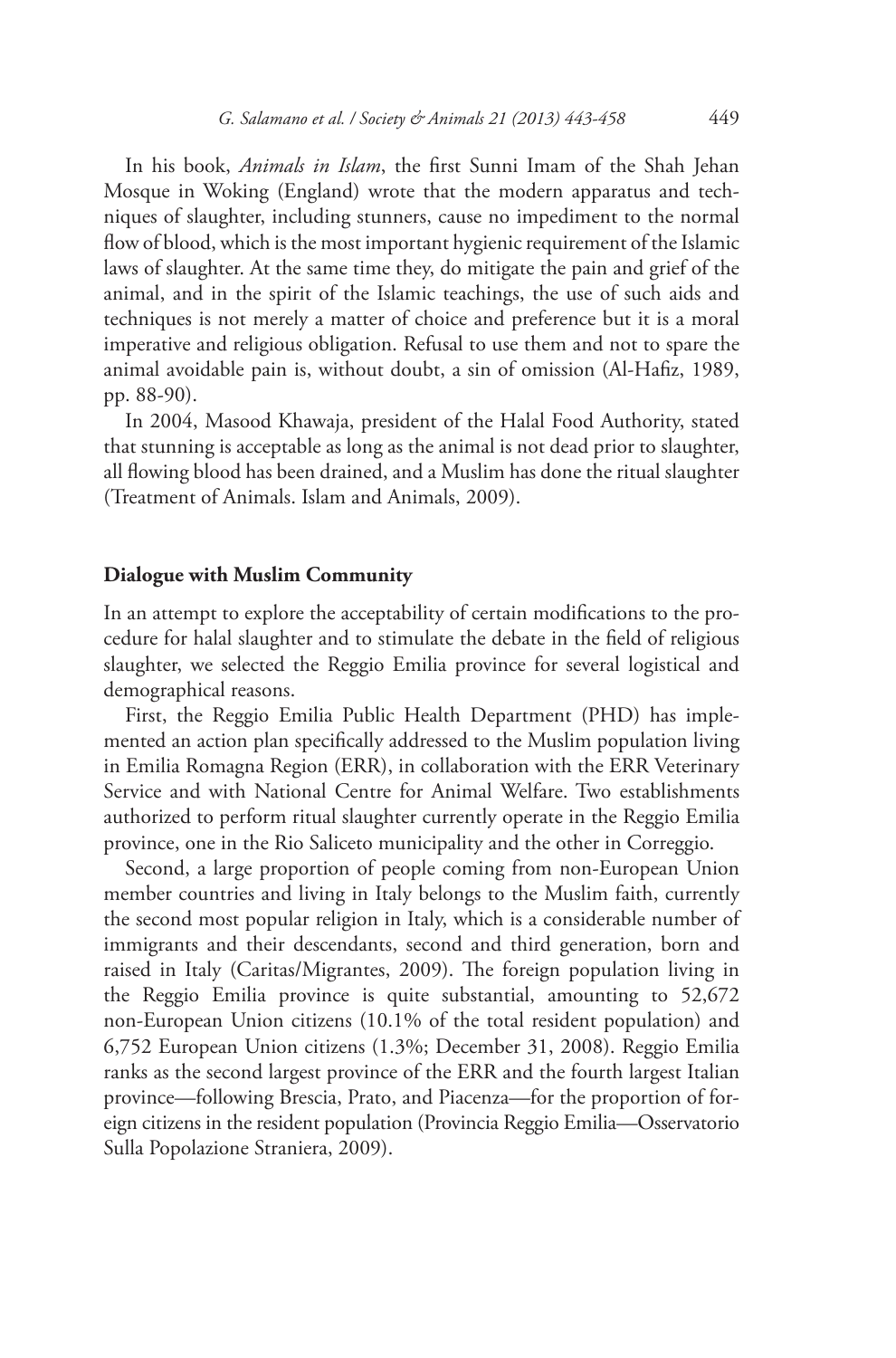Finally, people coming from 141 nations live in the Reggio Emilia province. The highest represented nations are the following: Morocco (25.4% of all foreign citizens), Albania (15.7% of all foreign citizens), India (11.4% of all foreign citizens), China (9% of all foreign citizens), and Romania (7.5% of all foreign citizens) (Popolazione Straniera Residente nella Regione Emilia-Romagna al 31.12.2008, 2009).

Usually, there is a direct correlation between health condition and access to the health services; immigrants' access to health is sporadic and unpredictable due to the scarce knowledge of preventive medicine in their native countries; the PHD is, therefore, actively engaged in diffusing its prevention activities in order to increase the access rate to the health services (Drewnowski & Specter, 2004).

The analysis of immigrants' health conditions has shown some major problems: a growing incidence of scabies and tuberculosis, little access to the health services (provided free to the community), noncompliance not only with the safety requirements in the work place, but also with the hygiene requirements during slaughter and all the stages of food production (from the early preparation stages to distribution). The PHD policy for these major problems is based on consumer education and on the continuous application of preventive measures.

One difficulty in applying the modern concepts of food safety, especially as far as prevention is concerned, is due to the strong food traditions of most immigrants, as the religious component is a major characteristic; this has brought about an increase in the production and sale of traditional foods (also called ethnic foods). As far as Muslims are concerned, Islamic centers play a large role; they provide a wide, articulated support network to Muslim citizens (for instance with the regular implementation of Arab language and Islamic culture courses), and they also interact with the local communities to sustain and develop food services delivered according to the Islamic law, particularly meats produced according to the rules of Islamic ritual slaughter (Campagnolo & Perocco, 2002).

# **Demonstrative Stage On-Site for Stunning**

In 2007, a process of consultation with representatives of the Islamic religious communities at the regional level was implemented. The aim was to reach a formal agreement concerning the slaughtering practices to be adopted in the ERR abattoirs in order to comply with food safety and the religious requirements of the Islamic and Jewish communities, and to limit the trauma from the incision of the neck vessels in a conscious animal as much as possible.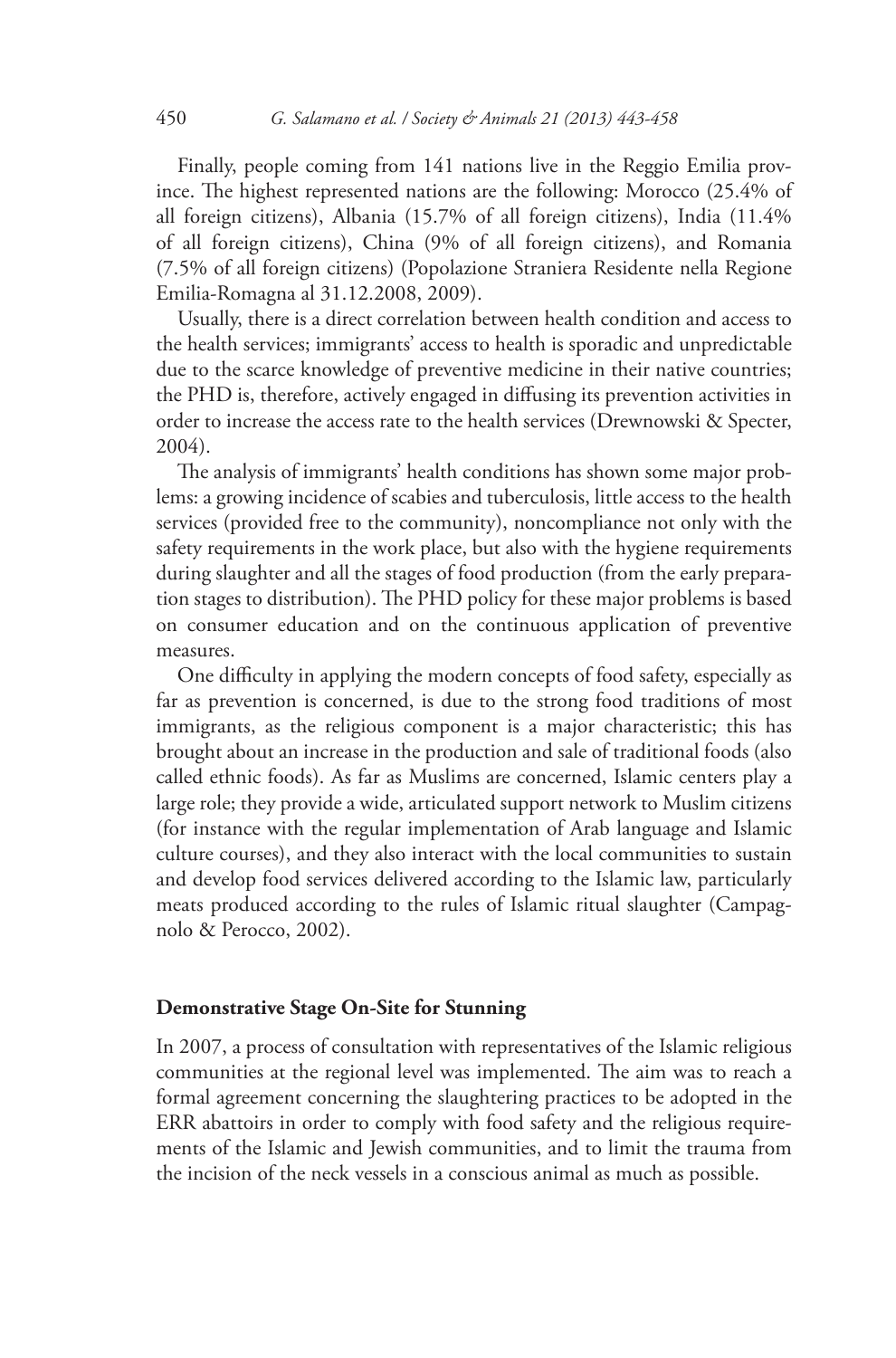A slaughter presentation was performed in a slaughterhouse of the Modena province: ritual incision of the neck vessels was preceded by stunning to explore the feasibility that lessening animal suffering could conform to religious prescriptions, as it does in other countries.

These "educational" slaughters were organized by ERR and implemented by the Veterinary Services operating in adjoining provinces (Bologna, Modena, and Reggio Emilia). The religious authorities of the Bologna, Modena, and Reggio Emilia provinces were invited to this event. The following representatives of the Reggio Emilia province were present: Correggio Islamic Culture Arab Association, Novellara Culture Arab Association, Reggio Emilia Moroccan Immigrants Association, Reggio Emilia Islamic Culture House, Reggio Emilia Mosque Islamic Centre, Montecchio Egyptian Community, and the Reggio Emilia Islamic Community Cultural Centre.

In Italy, there are several Islamic associations (the most prominent are UCOII-Unione delle Comunità Islamiche d'Italia and CCII-Centro Culturale Islamico d'Italia), but there are not many prominent Muslim scholars, so many members of Islamic communities rely on foreign scholars. As for the requirements about religious slaughter, we followed the prescription suggested by the religious authorities that participated in the project.

Two alternatives to classical ritual slaughter without prior stunning were illustrated in order show how to limit animal suffering during killing and to comply with Islamic ritual requirements.

## *Electronarcosis Prior to Slaughter*

Electronarcosis applied only to the head using electrical tongs is a reversible event; it does not result in any anatomical alteration and does not modify the integrity of the animal. Immediately after the ritual incision of the neck, the thoracic vessels are incised to quicken bleeding.

This method requires two operators, however; the first performs the electronarcosis and the other must perform slaughter as quickly as possible. Loss of sensibility in cattle lasts between 31 and 90 s from the electronarcosis, after which the animals regain consciousness. Despite this fairly ample interval, the animal could regain consciousness and suffer before slaughter has been completed. So, it was agreed to also carry out the incision of the sternal vessels in order to quicken the bleeding.

## *Stunning by Captive Bolt Immediately After Incision of the Neck Vessels*

The captive bolt method complies with ritual slaughter rules, as the animal's wholeness is not affected prior to slaughter.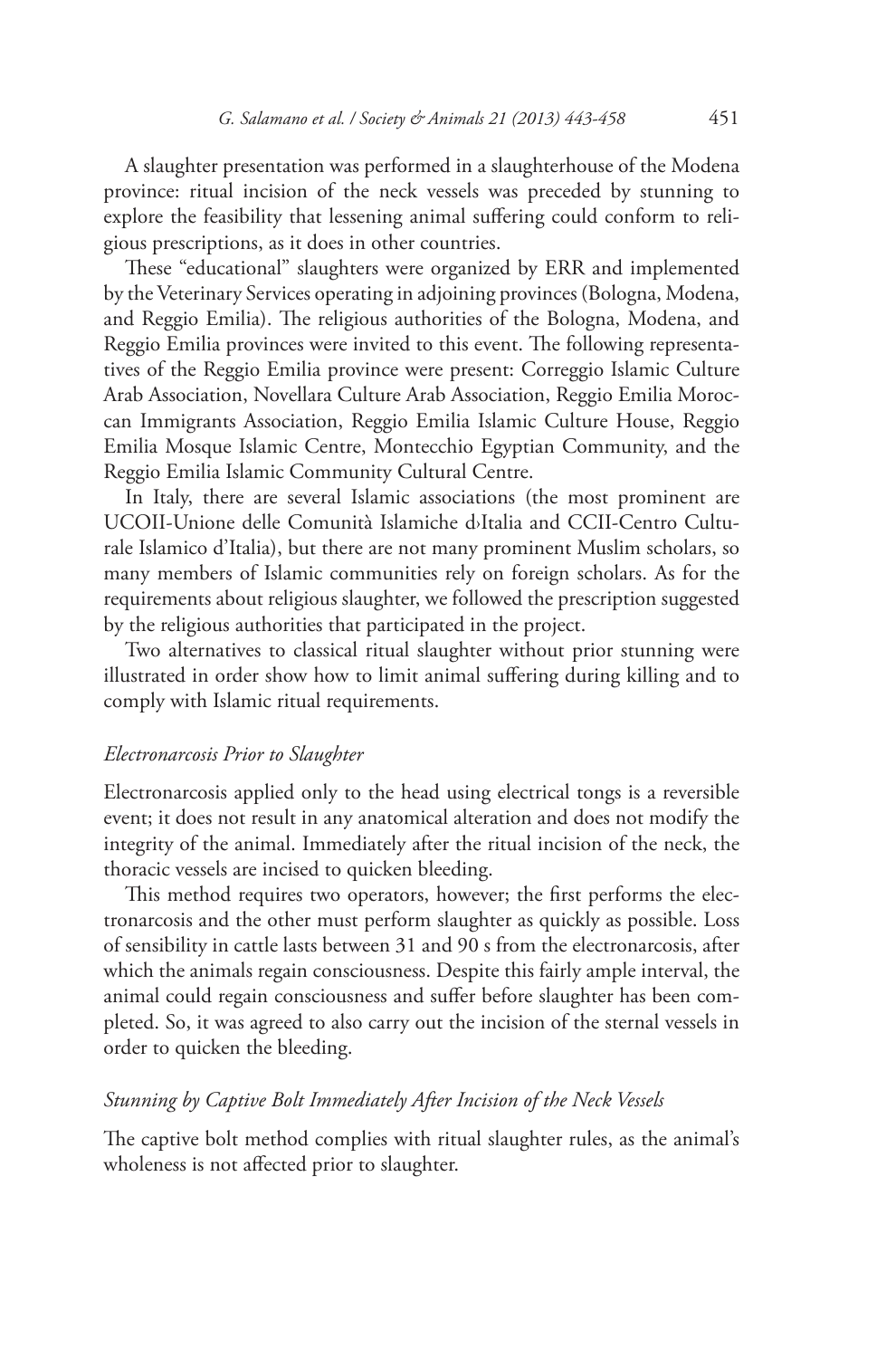Two operators must be present; the first one performs the slaughter and the other stuns the animal as quickly as possible. Animal suffering would be limited to the neck incision only, the extent of which should, in any case, be negligible when stunning follows the incision immediately.

The demonstrative stage showed that electronarcosis prior to sticking produces instantaneous loss of consciousness without adversely affecting the integrity of the animal and is completely reversible; that is, if sticking is not performed, the animal regains the vital functions within 1 to 1.5 min. After this demonstrative stage on-site, the local Solidarity Office organized a series of meetings to discuss the issues regarding ritual slaughter. Participation at the meetings was considerable.

In addition to the head of the Reggio Emilia Solidarity Office, PHD representatives were also present, together with representatives of the animal protection associations, the Islamic immigrants associations, the ERR Veterinary Services, and of the National Centre for Animal Welfare. All the participants acknowledged the need not only to respect the ritual practices and to promote their inclusion within the legal realm concerning food production, but also to safeguard the health of the Islamic people when handling animals during slaughter and of their families when consuming the products of the ritual slaughter, as well as the safeguard animal welfare during transport and slaughter. The alternative slaughter techniques previously mentioned were discussed further with the parties involved, who showed interest in these proposals.

#### **Local Initiatives Regarding Ritual Slaughter and Results**

Ritual sheep slaughter occurs most frequently during the Sacrifice of Abraham (Id al-Kabir), which falls on the 70th day after the end of Ramadan. Sheep are slaughtered in such numbers as to raise attention and concern not only among the local health and political institutions, but also among the animal protection organizations in countries where religious slaughter is not predominant. During recent years, the Id al-Kabir celebration sometimes gave rise to strong disapproval within the local non-Muslim community, which was due to matters of public order, especially when considering past frequent irregularities detected by different control authorities. Critics were influenced by some animal activist movements against ritual slaughter practice, as it was considered to conflict with the basic animal welfare principles established by the European Union and the national legislation, and also largely acknowledged by large sectors of Italian society.

The Reggio Emilia Veterinary Service has developed several initiatives regarding ritual slaughter: provincial guidelines, multilingual brochures, and official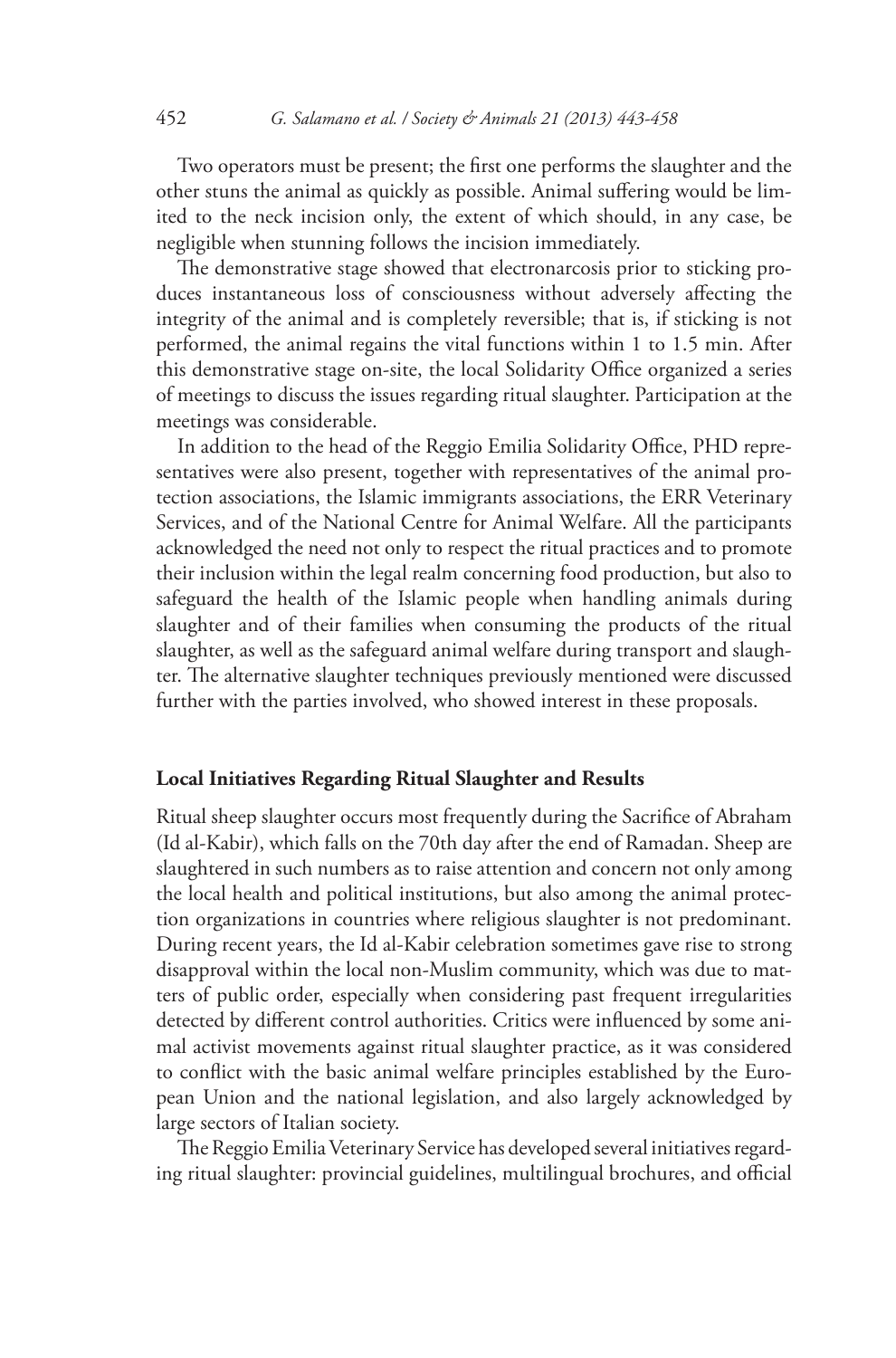

Figure 1. Total animals (small ruminants and cattle) slaughtered at abattoirs in Reggio Emilia province (Italy) from 2002 to 2008, and total slaughtered according to religious rules.

meetings with the leaders of the local religious communities. All these initiatives have made the Muslim leaders increasingly aware of their legal duties. They have become thoroughly acquainted with the current food safety legislation and have induced the Muslim community to comply with legal requirements when slaughtering animals. The purchase and sale of animals, farming, and transport have also been affected.

The Veterinary Service personnel are available to perform their inspection and control duties during the celebration day, even when it falls on a bank holiday. The slaughter trend has continuously increased since 2004, with a marked peak registered in 2008 with special attention paid to the stunning of animals prior to slaughter, particularly cattle (Figure 1 and Figure 2).

The following factors have probably played major roles in the increasing awareness regarding the need to use authorized slaughterhouses in the Reggio Emilia Islamic population:

- 1. the acknowledgement of an increased need for food safety for their families, especially regarding women and young children;
- 2. the purchase of healthy animals from registered farms under veterinary control;
- 3. the perception of the potential risk of illness due to contact with sick animals during ritual slaughter performed at home;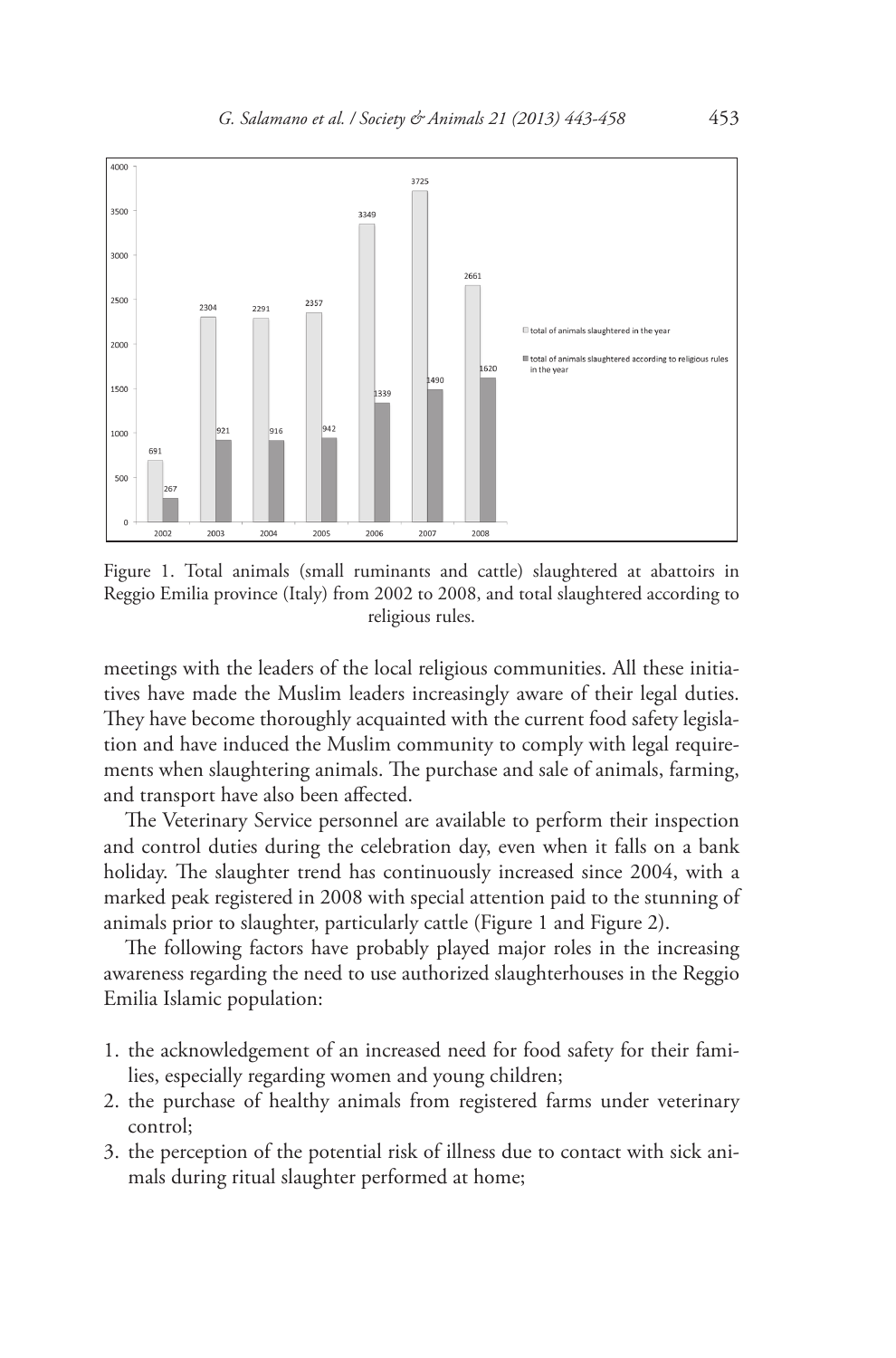

Figure 2. Total animals slaughtered in authorized plants for ritual slaughter (small ruminants and cattle), and number of animals slaughtered with previous stunning in Reggio Emilia province (Italy) from 2002 to 2008.

- 4. attention toward the sensitivity of their Italian neighbors, given that Islamic immigrants wish to maintain friendly relations;
- 5. awareness of the risk of environmental contamination as a result of the disposal of post-slaughter waste; and
- 6. awareness of the sensitivity of the Italians concerning slaughter without stunning, which results in an often quite harsh, direct clash with the local and national animal protection movements.

Currently, the supply of sheep and goat meat complying with Islamic law requirements is guaranteed in the Reggio Emilia province throughout the year thanks to the two authorized abattoirs operating locally. Another five slaughterhouses have said they are willing to host ritual slaughter during the three days of the religious feast; they request stunning by electronarcosis or captive bolt. This experiment was carried out for the first time on sheep and goats in the Reggio Emilia province in 2007, and a marked increase of the number of animals stunned prior to slaughter was recorded the following year. Moreover, in the same year, stunning prior to slaughter was applied to cattle for the first time.

Seven out of 13 abattoirs currently operating on the Reggio Emilia territory have declared their availability to guarantee slaughter service to the Islamic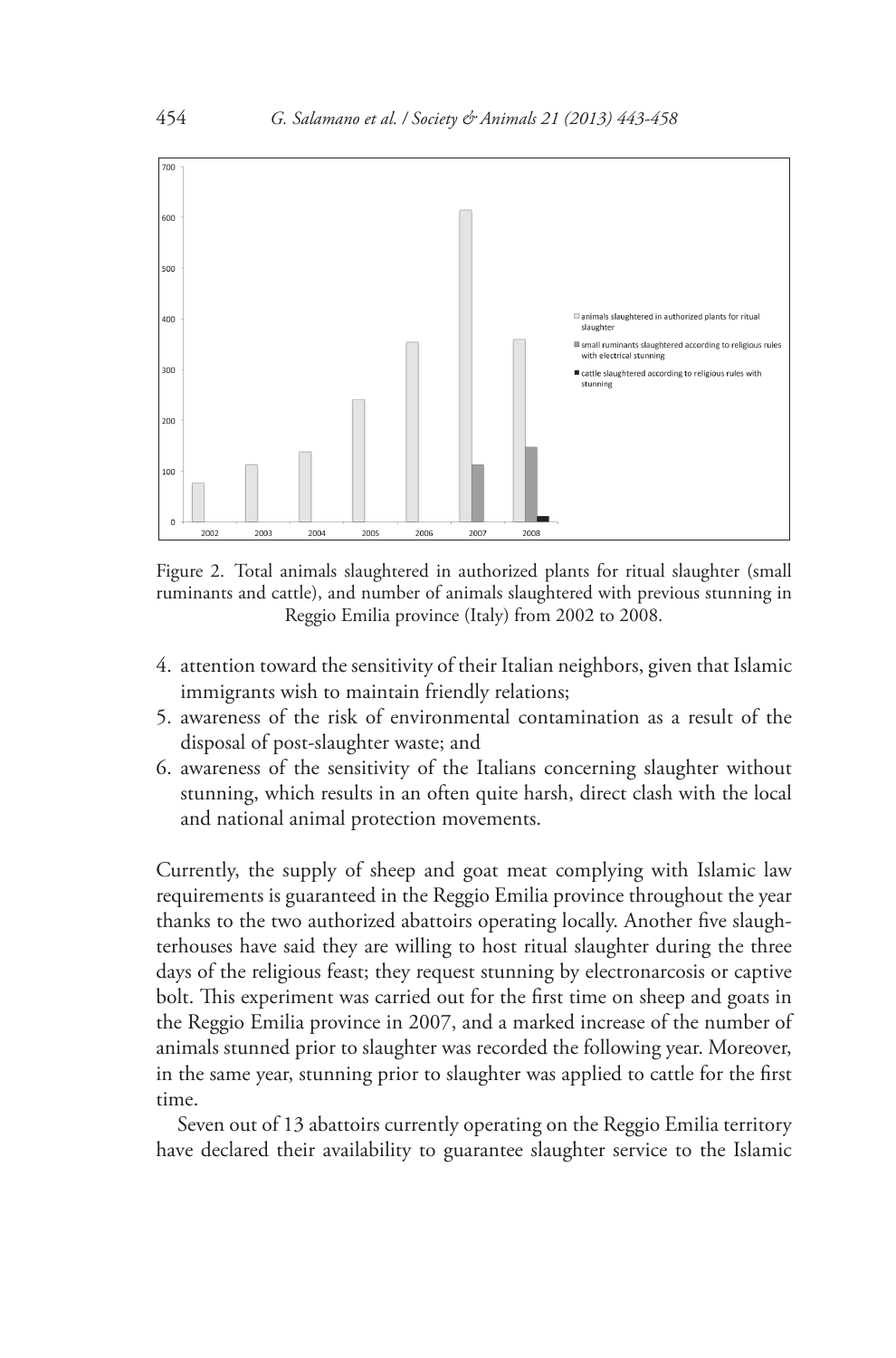community, although not all perform slaughter under the same conditions. This concurs with the current policy to have all the local abattoirs working during public holidays, so that all Islamic citizens have access to the nearest abattoir and the only two slaughterhouses currently operating would not be overworked. No other alternative exists: the current legislation does allow for the possibility of not stunning the animals, but it does not allow ritual slaughter outside the slaughterhouses.

In 2010, Italy registered the Halal Italy trademark in order to certify the compliance with Islamic religious requirements for food and agricultural products, cosmetics, and pharmaceuticals. In the guidelines on the slaughtering of animals for halal meat produced by the Certification Ethics Committee of CO.RE.IS. Italy (Islamic religious community), stunning is taken into consideration: "the animals must be alive at the moment of sticking, even if is stunned" (Comunità Religiosa Islamica Italiana (CO.RE.IS). Disciplinare Tecnico per la Certificazione di Conformità Halal dei Prodotti Alimentari, 2009). This last point is very important because it represents openness toward methods of stunning that do not lead to death and do not injure the animal prior to bleeding.

# **Conclusion**

The potential risk for an animal to be conscious after sticking is a welfare issue (Cenci-Goga et al., 2010), increasing the need to encourage the use of stunning for religious slaughter where religious communities can accept it. New stunning methods are regularly developed and proposed for the market in order to face the new challenges of the farming and meat industries, and scientific and technical progress is regularly made with regard to the handling and restraining of animals at slaughterhouses (Council Regulation (EC) No 1099/2009 of 24 September 2009 on the Protection of Animals at the Time of Killing, 2009).

Current technical-scientific advances allow a reappraisal of some practices used during religious slaughter without compromising its deep and essential meaning, which include identification of techniques that limit the animal's vigilance without causing any lesion that may impair his or her integrity. All of this is done with respect for the religious principles of the Jewish and Muslim communities and animal welfare, minimizing as much as possible the risk of causing unnecessary suffering for the animals.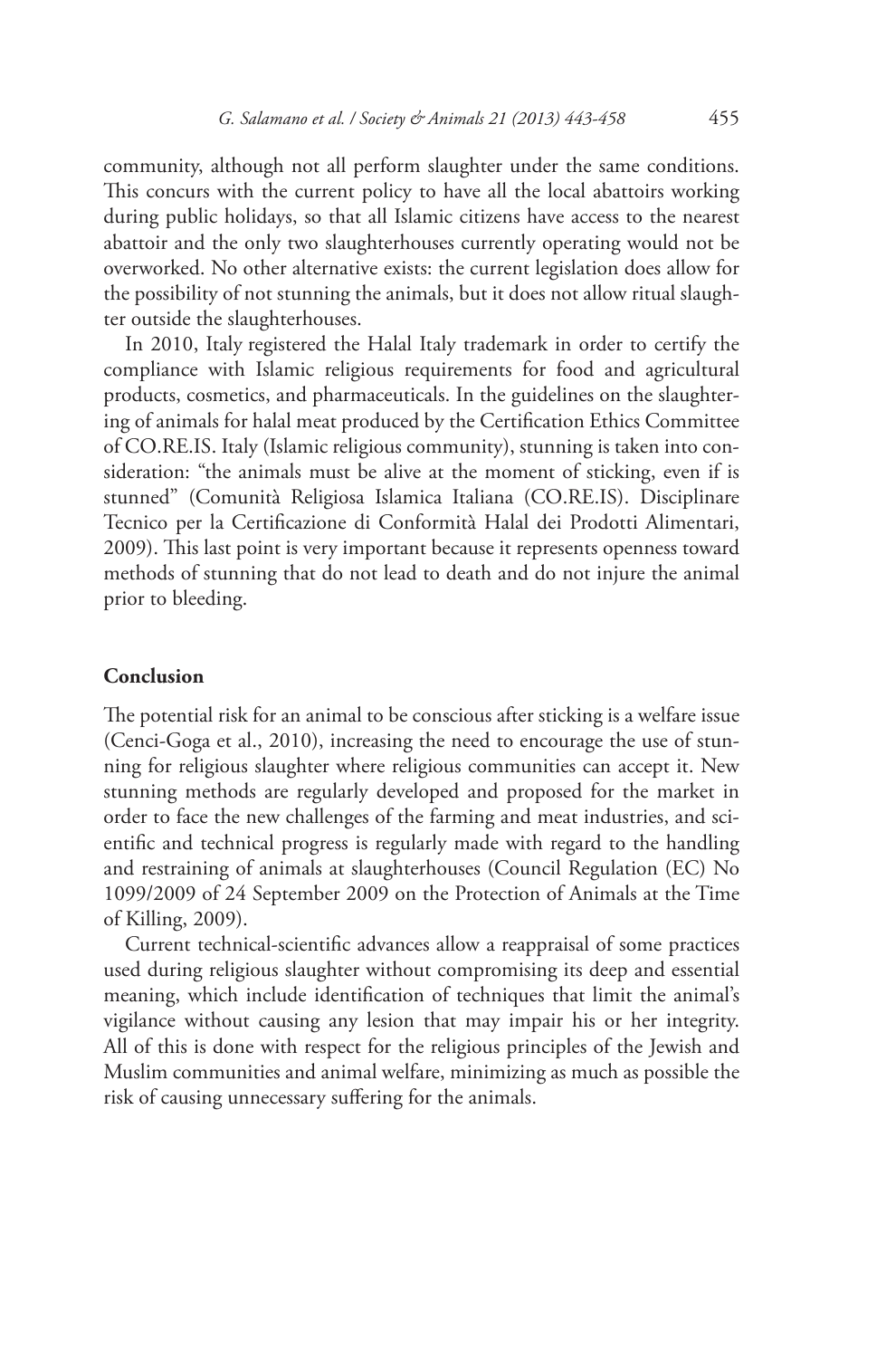#### **Acknowledgements**

This research was supported by a grant from the EU (EC-funded project FP6- 2005-FOOD-4-C, DIALREL within the framework of the research doctorate: Sanità Animale, Produzioni Zootecniche e Sicurezza Degli Alimenti—XXVIII Ciclo ("Animal Health, Zootechnic Productions and Food Safety—28th Cycle"). The authors express their sincere appreciation to members of Polyglot, Perugia, for carefully reading and commenting on the manuscript.

## **References**

Al-Hafiz, M. B. A. (1989). *Animals in Islam*. Petersfield, United Kingdom: Athene Trust.

- Aldeeb Abu-Sahlieh, S. A. (2001). *AVIS sur l'ètourdissement des Animaux Avant leur abattage*. "Lausanne, ISDC": Avis 01-162. Lausanne, Switzerland: Institut Suisse de Droit Compare'.
- Anil, H., & Lambooij, B. (2009). Stunning and slaughter methods. In F. J. M. Smulders & B. Algers (Eds.), *Welfare of production animals: Assessment and management of risks: Food safety assurance and veterinary public health* (Vol. 5). Wageningen, Netherlands: Wageningen Academic Publishers.
- Anil, M. H., & McKinstry, J. L. (1992). The effectiveness of high frequency electrical stunning of pigs. *Meat Science, 31*, 481-491.
- Anil, M. H., McKinstry, J. L., Gregory, N. G., Wotton, S. B., & Symonds, H. (1995). Welfare of calves—2. Increase in vertebral artery blood flow following exsanguination by neck sticking and evaluation of chest sticking as an alternative slaughter method. *Meat Science, 41*, 113-123.
- Anil, M. H., McKinstry, J. L., Wotton, S. B., & Gregory, N. G. (1995). Welfare of calves—1. Investigation into some aspects of calf slaughter. *Meat Science, 41*(2), 101-112.
- Anil, M. H., Yesildere, T., Aksu, H., Matur, E., McKinstry, J. L., Erdogan, O.,...Mason, C. (2004). Comparison of religious slaughter of sheep with methods that include preslaughter stunning and the lack of differences in exsanguination, packed cell volume and quality parameters. *Animal Welfare, 13*, 387-392.
- ——. (2006). Comparison of Halal slaughter with captive bolt stunning and neck cutting in cattle: Exsanguination and quality parameters. *Animal Welfare, 15*, 325-330.
- Animal Welfare Review 2003. (2003). UK Meat Hygiene Service. Retrieved July 28, 2013, from http://www.food.gov.uk.
- Appleby, M. C., & Hughes, B. O. (1997). *Animal welfare*. Wallingford, United Kingdom: CAB International.
- Berg, C. (2005). Shechita of electrically stunned cattle in Sweden 1952-1979. Proc DVG seminar "Tierschutz bei de rituellen Sclachtung/Animal Welfare at ritual slaughter." Retrieved July 28, 2013, from http://library.vetmed.fu-berlin.de/pd/files/2005/global/87/Tierschutz\_ rituelle\_Schlachtung.pdf.
- Berg, C., & Jakobsson, T. (2007). Bedövning efter snittläggning i samband med religiös slakt [Post-cut stunning during religious slaughter]. *Svensk Veterinärtidning, 59, 16*, 21-28.
- Bergeaud-Blackler, F. (2007). New challenges for Islamic ritual slaughter: A European perspective. *Journal of Ethnic and Migration Studies, 33*(6), 965-980.
- Bonne, K., & Verbeke, W. (2008). Religious values informing halal meat production and the control and delivery of halal credence quality. *Agriculture and Human Values, 25*(1), 35-47.
- Campagnolo, M. T., & Perocco, F. (2002). *La comunicazione degli immigrati e le tecniche dei nuovi media: l'associazionismo in rete. Riflessioni sulla comunità islamica digitale* (Università di Venezia, Tesi di Master Dip., Filosofia e Teoria delle Scienze, Venezia, Italy).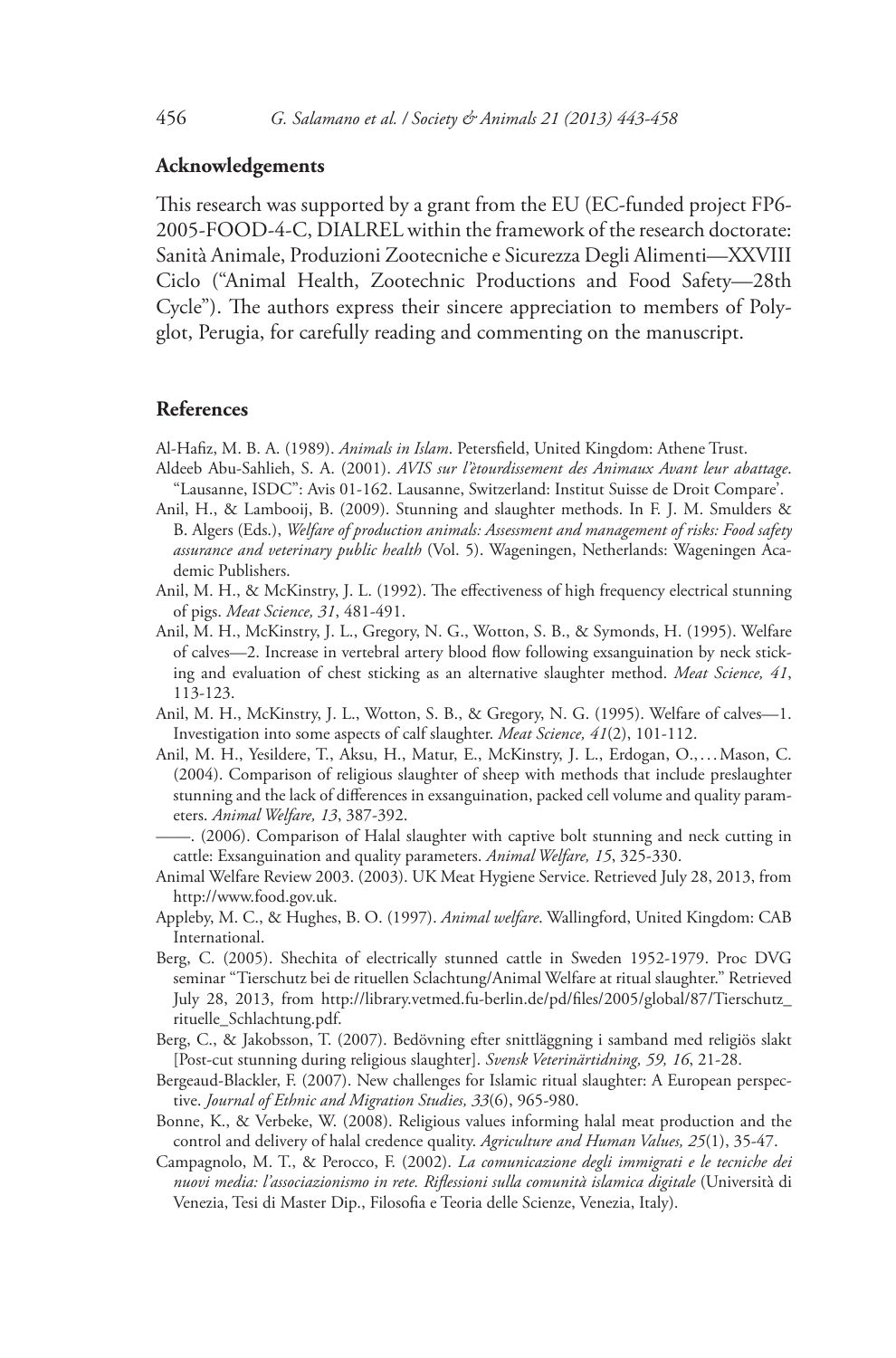- Caritas/Migrantes. (2009). *Dossier statistico immigrazione caritas-migrantes 2009*. Rome, Italy: Edizioni Idos.
- Cenci-Goga, B. T. (2009). La macellazione rituale: Benessere animale e aspetti giuridici. *Ingegneria Alimentare, Giugno 2009*, 55-58.
- Cenci-Goga, B. T., & Fermani, A. G. (2010). *La macellazione religiosa. Protezione degli animali e produzione igienica della carne*. Milano, Italy: Point Veterinaire Italie.
- Cenci-Goga, B. T., Mattiacci, C., De Angelis, G., Marini, P., Cuccurese, A., Rossi, R., & Catanese, B. (2010). Religious slaughter in Italy. *Veterinary Research Communications, 34*  (Suppl. 1), S139-143.
- Comitato Nazionale per la Bioetica. Macellazioni Rituali e Sofferenza Animale. (2005). Roma, Italy: Istituto Poligrafico e Zecca dello Stato S.p.A.
- Comunità Religiosa Islamica Italiana (CO.RE.IS). *Disciplinare Tecnico per la Certificazione di Conformità Halal dei Prodotti Alimentari*. (2009). Milano, Italy: CO.RE.IS ITALIANA.
- Council Directive No. 74/577/EEC of 18 November 1974 on Stunning of Animals Before Slaughter. (1974). *Official Journal of the European Communities, L 316*, 0010-0011.
- Council Regulation (EC) No 1099/2009 of 24 September 2009 on the Protection of Animals at the Time of Killing. (2009). *Official Journal of the European Union L, 303*, 1-30*.*
- Daly, C. C., Kallweit, E., & Ellendorf, F. (1998). Cortical function in cattle during slaughter: Conventional captive bolt stunning followed by exsanguination compared with shechita slaughter. *Veterinary Record, 122*, 325-329.
- Drewnowski, A., & Specter, S. E. (2004). Poverty and obesity: The role of energy density and energy costs. *The American Journal of Clinical Nutrition, 79*, 6-16.
- Dunn, C. S. (1990). Stress reactions of cattle undergoing ritual slaughter using two methods of restrain. *Veterinary Record, 126*, 522-525.
- EC Directive 93/119/EC on the Protection of Animals at the Time of Slaughter or Killing. (1993). *340*, 21-34.
- Endelman, T. (2002). Practices of a low anthropologic level: A Shehitah controversy of the 1950s. In A. J. Kershen (Ed.), *Food in the migrant experience* (pp. 77-100). Burlington, VT: Aldershot.
- Evans, A., Ayshe Anil, L., Bergeaud-Blackler, F., Cole, M., Terragni, L., Arne Tufte, P.,... von Holleben, K. (2010). Public debates on religious slaughter in Germany, the United Kingdom, France and Norway: A comparative report. Dialrel Reports No. 4.2. Cardiff, United Kingdom: Cardiff University Press.
- Ferrari, S., & Bottoni, R. (2010). Legislation on religious slaughter in the EU member, candidate and associated countries. Dialrel Deliverable n. 1.4.
- Fletcher, D. (1999). Symposium: Recent advances in poultry slaughter yechnology. *Poultry Science, 78*, 277-281.
- Gibson, T. J., Johnson, C. B., Murrell, J. C., Chambers, J. P., Stafford, K. J., & Mellor, D. J. (2009). Components of electroencephalographic responses to slaughter in halothaneanaesthetised calves: Effects of cutting neck tissues compared with major blood vessels. *New Zealand Veterinary Journal, 57*(2), 84-89.
- Gibson, T. J., Johnson, C. B., Murrell, J. C., Hulls, C. M., Mitchinson, S. L., Stafford, K. J., ...Mellor, D. J. (2009). Electroencephalographic responses of halothane-anaesthetised calves to slaughter by ventral-neck incision without prior stunning. *New Zealand Veterinary Journal, 57*(2), 77-83.
- Gibson, T. J., Johnson, C. B., Murrell, J. C., Mitchinson, S. L., Stafford, K. J., & Mellor, D. J. (2009a). Amelioration of electroencephalographic responses to slaughter by non-penetrative captive-bolt stunning after ventral-neck incision in halothane-anaesthetised calves. *New Zealand Veterinary Journal, 57*(2), 96-101.
- ——. (2009b). Electroencephalographic responses to concussive non-penetrative captive-bolt stunning in halothane-anaesthetised calves. *New Zealand Veterinary Journal, 57*(2), 90-95.